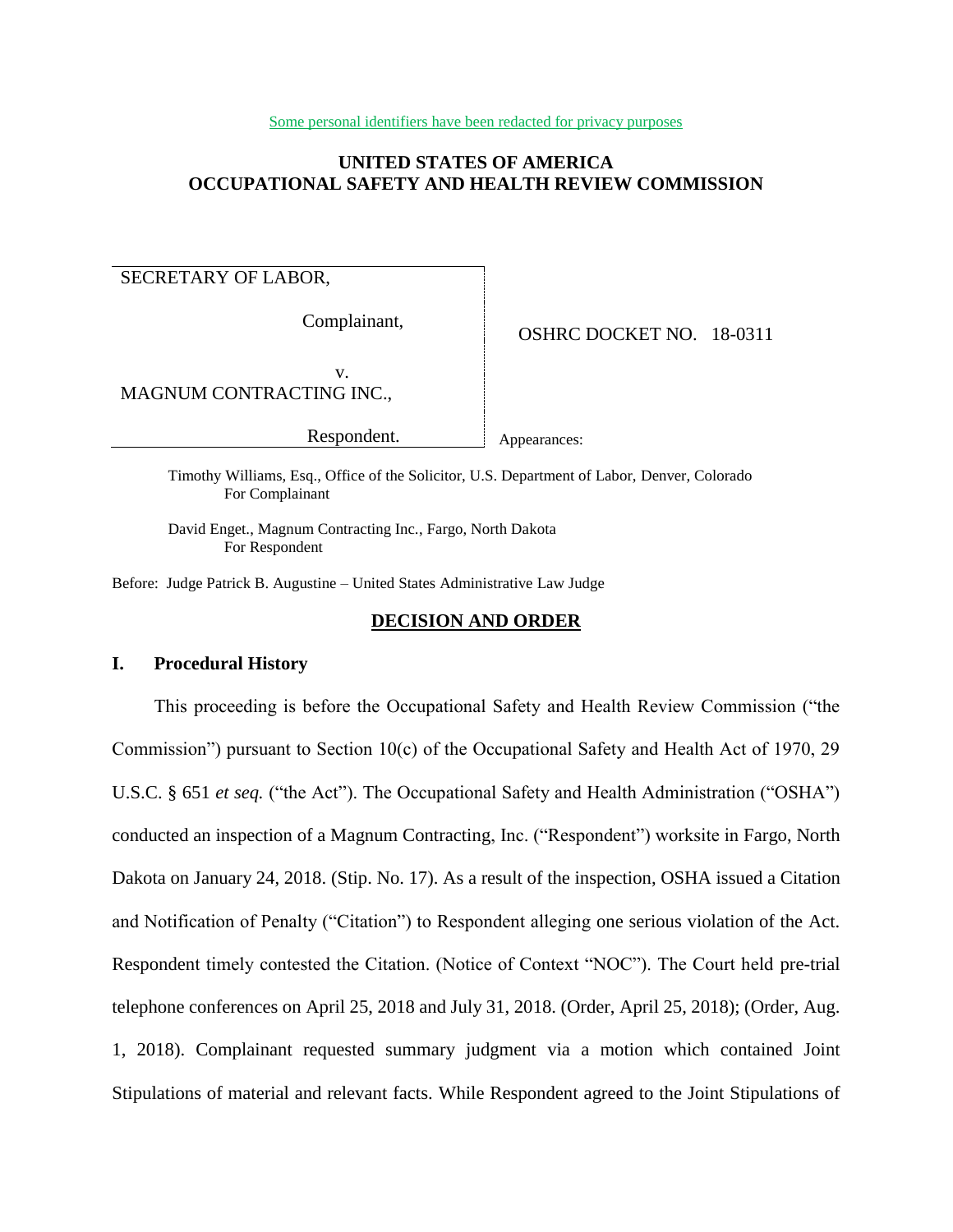material and relevant facts, it argued the Joint Stipulations and its responses entitled it to judgment in its favor. (Compl't Motion for Summary Judgment); (Resp't Response to Motion for Summary Judgment). The Court gave both parties the opportunity to reply to the opposing party's arguments on this issue of summary judgment. (Order, Aug. 1, 2018).

Although the motion and the parties' responses are framed within the summary judgment context, the motion and responses are mischaracterized. Both parties agreed that Commission Rule 61 applied to this case. (Order, April 25, 2018). Commission Rule 61 states, in part, "[A] case may be fully stipulated by the parties and submitted to the Commission or Judge for a decision at any time." 29 C.F.R. § 2200.61 (2018). The parties fully stipulated to all material and relevant facts. As such, the Court will treat the request as one for a decision based on stipulated record under Commission Rule  $61<sup>1</sup>$ 

## **II. Jurisdiction**

The parties stipulated the Act applies and the Commission has jurisdiction over this proceeding pursuant to § 10(c) of the Act, 29 U.S.C. § 659(c). (Stip. No. 1); (Order, April 25, 2018). Respondent further stipulated, at all times relevant to this matter, it was an employer engaged in a business affecting commerce within the meaning of § 3(5) of the Act, 29 U.S.C. § 652(5). (Stip. No. 3); *See Slingluff v. OSHRC*, 425 F.3d 861 (10th Cir. 2005).

## **III. Stipulations**

 $\overline{\phantom{a}}$ 

The parties submitted Joint Stipulations to the Court, which are set forth below:

1. The Administrative Law Judge has subject matter and personal jurisdiction over the dispute in this case.

<sup>1.</sup> Furthermore, applying the standards for summary judgment is inappropriate for a stipulated record. The judge's function on a motion for summary judgment is to determine whether there are genuine, material, disputed issues for trial; it is not to weigh the evidence. *Anderson v. Liberty Lobby, Inc.*, 477 U.S. 242, 249 (2005). Here all the relevant and material facts were stipulated and are undisputed.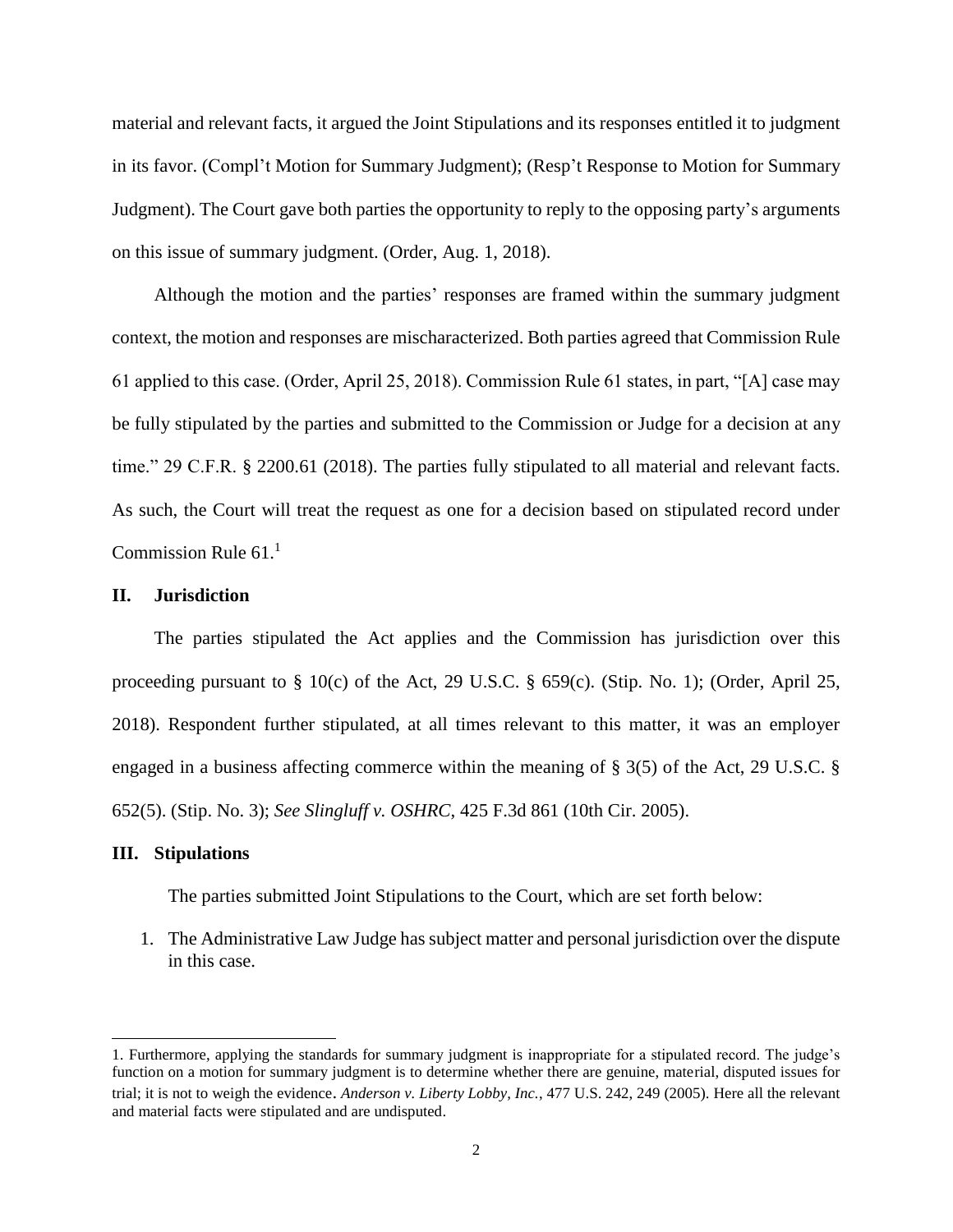- 2. The Secretary employs Casey Bedingfield as a Compliance Safety and Health Officer for the Occupational Safety and Health Administration ("OSHA"), assigned to OSHA's Bismarck, North Dakota, Area Office. He served in that position at all pertinent times.
- 3. Magnum is, and was at all pertinent times, a North Dakota corporation engaged in construction activities specializing in steel erection. Magnum is an employer and its activities affect interstate commerce.
- 4. On January 17, 2018, Magnum was engaged in construction work, erecting a steel building at 3270 Veterans Boulevard, Fargo, North Dakota, 58104 as part of new commercial office space called Eagle Ridge Plaza.
- 5. [redacted] and Austin Brown were employed by Magnum as supervisors on the project. Both had responsibility for performing specific construction tasks as well as managing the work of other employees.
- 6. Toward the end of the work shift, [redacted] and Brown decided to try to weld one additional area on the building before work ceased for the day. Magnum's two personnel lifts were in use. [redacted] and Brown had been using a forklift for a couple of days to lift both materials and personnel. They decided to utilize the forklift to raise [redacted] up to the second floor of the building so that [redacted] could perform welding.
- 7. [redacted] and Brown attached a Haugen work platform to the forks of the JLG G9-43A telehandler they had been using. The platform has a screened floor and removable sides, which were properly attached at the time. It is a temporary structure which can be taken apart and moved from job site to job site. This platform is rarely used, which has been only once or twice a year. The use is very limited due to the fact it requires two employees, rather than one employee on a boom lift. The telehandler is known as a rough terrain forklift; it has a boom with forks attached and large knobby tires for use on uneven ground. Attached to these stipulations are pages from Haugen's website regarding its platforms, and accurate photos of the platform and forklift involved in the accident.
- 8. [redacted] and Brown attached the platform by placing the forks inside two pieces of channel iron attached under the platform designed for that purpose. The platform had been manufactured with pins designed to secure the platform to the forks but had been modified to accept a variety of fork lengths and eliminate the pins. Instead, Magnum always provided a chain with the platform so that the platform could be chained to the forklift's mast. But [redacted] and Brown did not use it. They did not secure the platform to the forklift in any other manner either. The platform was supported only by the forks.
- 9. [redacted] then climbed onto the platform with welding equipment. Brown raised the platform approximately twelve feet (12') into the air and drove the forklift toward the building.
- 10. While the forklift was in motion, the platform slid off the forks and crashed to the ground below. [redacted] fell out of the platform and onto the ground. He suffered injuries including three broken ribs and a partially collapsed lung.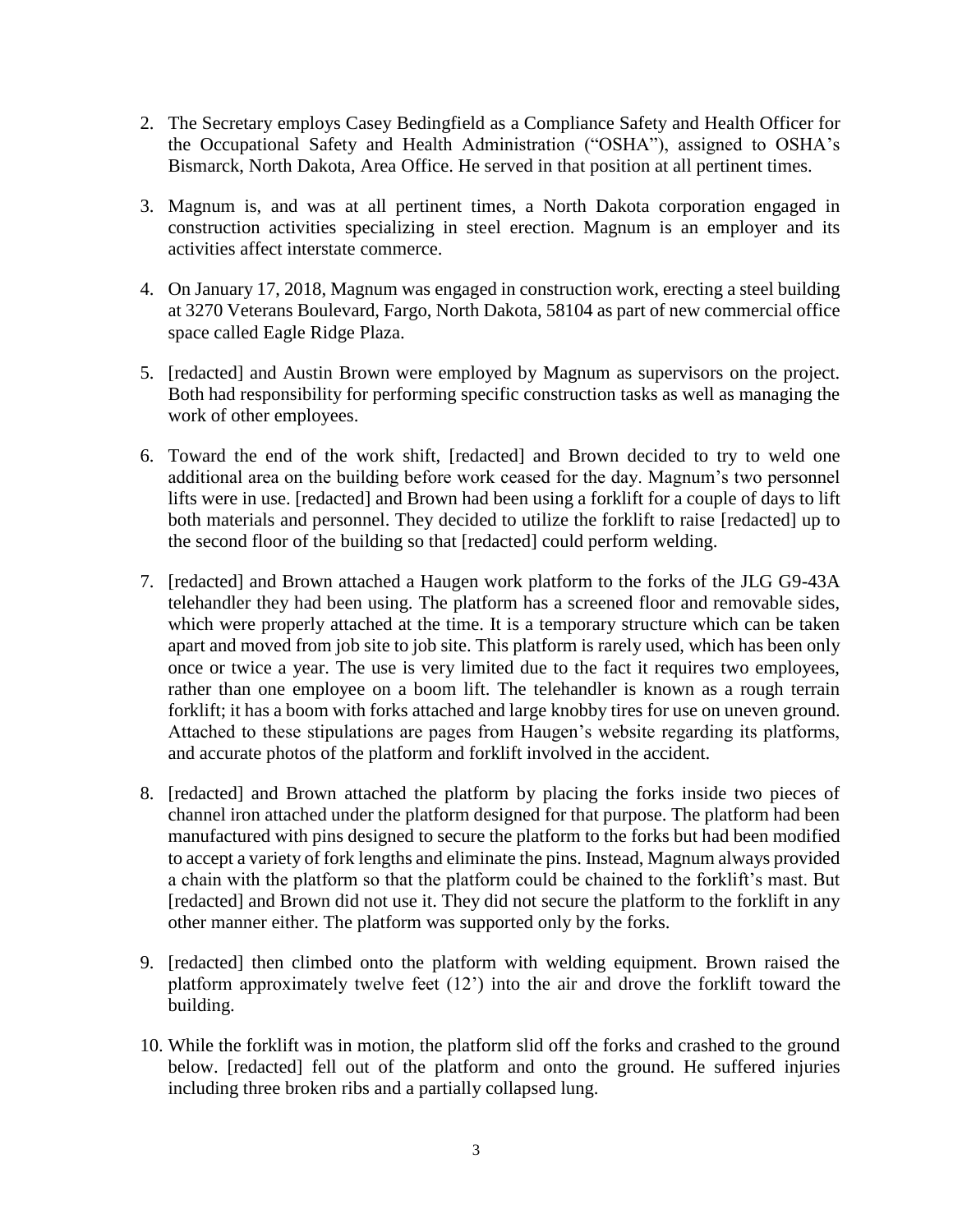- 11. Magnum does not have a work rule prohibiting driving forklifts while employees are in work platforms or requiring the platforms to be secured to the forklifts. [redacted]'s signature appears on a February 20, 2015 sign-in sheet for a toolbox talk entitled "Elevating Personnel with Forklifts." Items in the written material which [redacted] signed include "The platform must be securely attached to the forks or mast" and "The platform must not travel from point to point with the work platform elevated at a height greater than 4 feet while workers are on the platform." There is no evidence that Brown had ever received any such training.
- 12. Both [redacted] and Brown completed a national Safety Council forklift operator's course, but it did not address the issue of forklifts transporting employees in work platforms which are not secured to the forklifts. [redacted] and Brown both completed an OSHA approved 10-hour course on construction topics, but the topic is not addressed there either.
- 13. The operations and safety manual for the JLG G9-43A telehandler, as well as a sticker inside the cab, state that that forklift should not be driven while personnel are on a work platform. The operations and safety manual for the telehandler was available for review for all operators and was stored in the telehandler.
- 14. Magnum's Safety and Risk Manager frequently visits worksites to provide safety training, distribute safety gear, check equipment and observe workers to ensure they are working safely. He had visited the Eagle Ridge site twelve times prior to the accident. The platform had been delivered to the site just prior to the accident and was not in use through the Safety and Risk Manager's visits.
- 15. During 2016 and 2017 Magnum had disciplined four employees for infractions of safety rules, by issuing three written disciplinary actions and one verbal reprimand. Magnum issued verbal reprimands to [redacted] and Brown for the actions leading up to the accident.
- 16. Moving a forklift horizontally while supporting an unattached occupied work platform creates a hazard of falling. If an accident occurs, there is a substantial probability that death or serious physical harm could result, as happened to [redacted].
- 17. After receiving notice of the accident, OSHA assigned Mr. Bedingfield to conduct an inspection, which he did on January 24, 2018 (Inspection No. 1290271).
- 18. On February 8, 2018, OSHA timely issued the citation that is at issue in this case, which alleges a violation of 29 C.F.R. § 1926.451(c)(2)(v). On February 23, 2017 [sic] Magnum timely contested the citation.
- 19. The proposed penalty is gravity-based and assessed properly pursuant to OSHA's Field Operations manual and is appropriate for the violation within the meaning of  $\S 17(i)$  of the Occupational Safety and Health Act of 1970, 29 U.S.C. § 651, et eq., (the "Act"). The gravity-based penalty was originally \$12,934.00. The severity was considered high given the serious injuries that can occur from falling at heights and the injuries which [redacted] suffered. The probability was considered greater given the uneven icy terrain, the fact that the employees were rushing, and the serious injuries received. Magnum received a 30%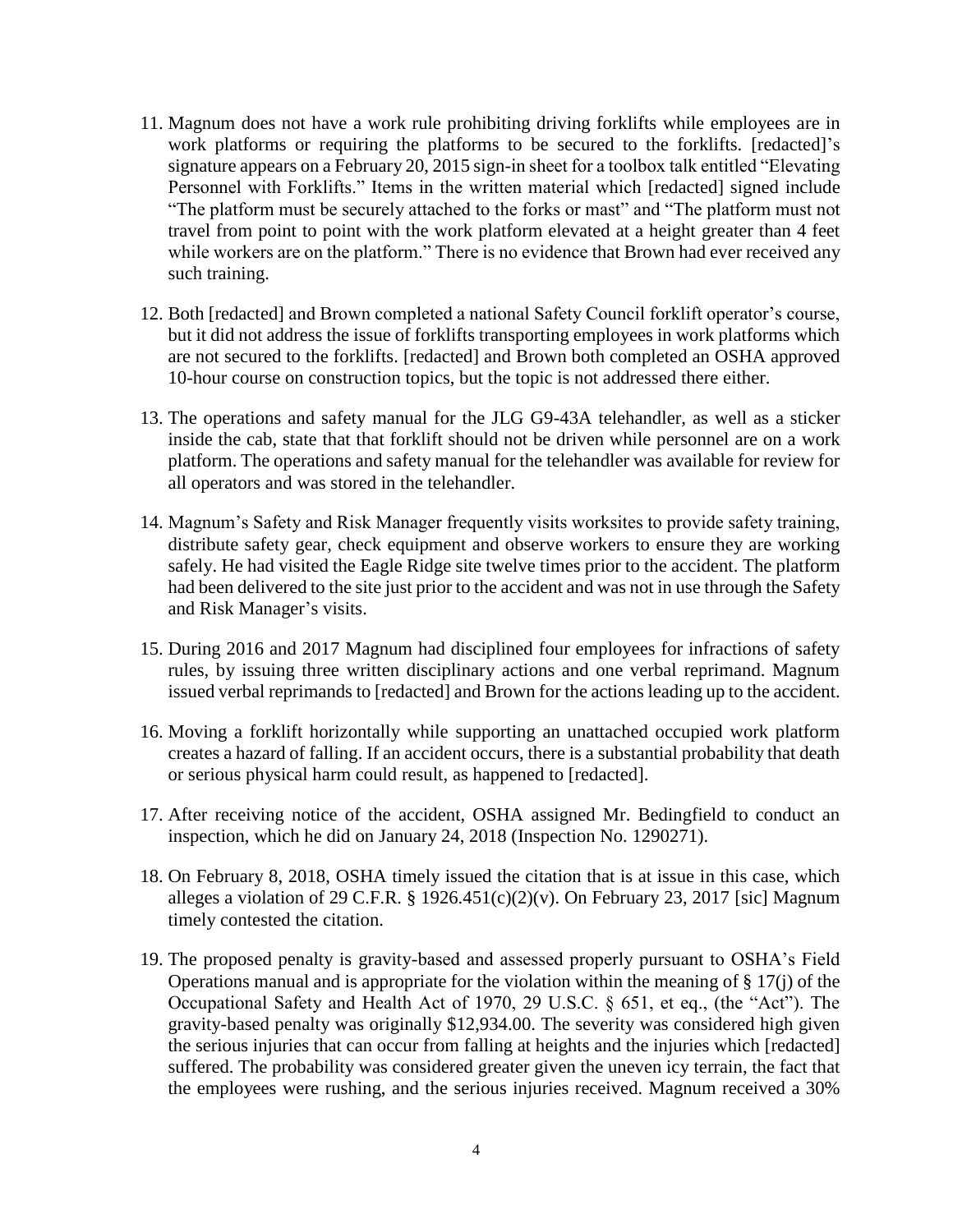reduction for its size. No good faith reduction was given since Magnum received OSHA citations in 2014 and 2016. The proposed penalty is \$9,054.00.

#### **IV. Factual Background**

Respondent is a steel erection company based out of North Dakota. (Stip. No. 3). For the Eagle Ridge Plaza project, Respondent was responsible for erecting the steel frame of an office building. (Stip. No. 4).

Austin Brown is a foreman for Respondent and served as leadman for the Eagle Ridge Plaza project from December 10, 2017 through January 6th, 2018. (Austin Brown's Written Statements of Fact  $\P$  1-2) [hereinafter Brown Aff.]. [redacted] is also a foreman for Magnum Contracting Inc. and was assigned to the Eagle Ridge Plaza project on January 8, 2018. ([redacted]'s Written Statements of Fact ¶ 1) [hereinafter [redacted] Aff.]. Brown and [redacted] were both in supervisory roles and oversaw the activities of other employees on the project. (Brown Aff. ¶ 2-3); ([redacted] Aff. ¶ 2); (Stip. No. 5).

On January 17, 2018, [redacted] and Brown decided to use a telehandler and platform to perform last-minute welding work before the end of the work day. (Stip. No. 6). [redacted] and Brown attached a Haugen work platform to a JLG G9-43A telehandler by sliding the forks into the appropriate pieces of channel iron under the platform. (Stip. No. 7 and 8). Respondent provided a chain with the work platform to secure the platform to the telehandler. (Stip. No. 8); (Tim Warren's Written Statements of Fact  $\P$  2) [hereinafter Warren Aff.]. Brown forgot to apply the chain and [redacted] failed to check whether the chain was in place. (Brown Aff. ¶ 6); ([redacted] Aff.  $\llbracket 5$ ). The platform was not secured in any other manner. (Stip. No. 8).

While [redacted] was on the platform, Brown raised it to the height of the second floor approximately twelve feet—and moved forward toward the building. (Stip. No. 9 and 10). The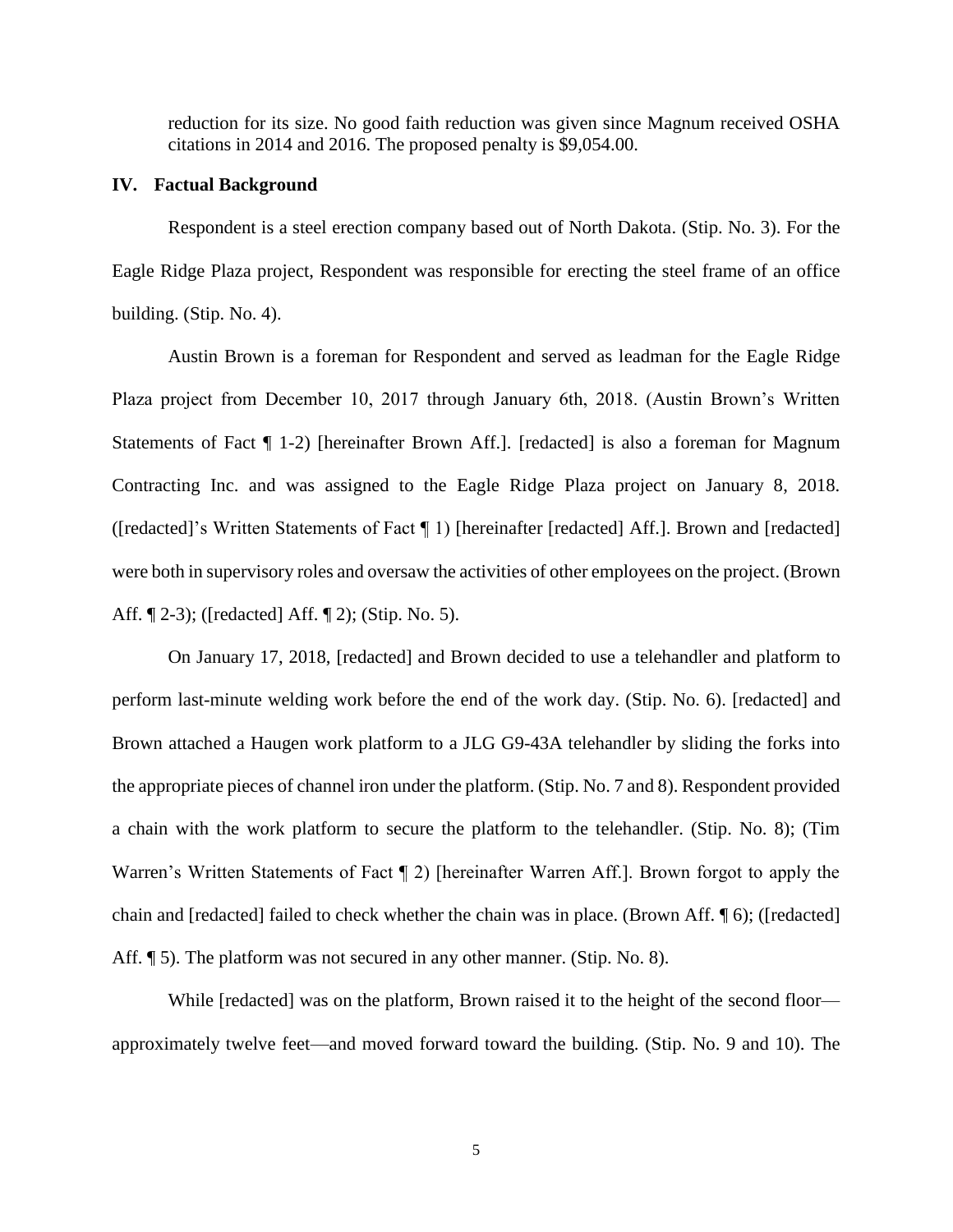horizontal movement caused the platform to slide off the forks and fall to the ground along with [redacted]. (Stip. No. 10). [redacted] suffered three broken ribs and a partially collapsed lung. *Id*.

Complainant responded to the injury and conducted an inspection of the Eagle Ridge Plaza site. (Stip. No. 17). Complainant alleged a serious violation of 29 C.F.R. § 1926.451(c)(2)(v) for using a forklift to support an unsecured platform and moving a forklift horizontally while it was occupied. *Id*.

## **V. Controlling Case Law**

To establish a *prima facie* violation of Section 5(a)(2) of the Act, Complainant must prove that: (1) the standard applies; (2) the terms of the standard were violated; (3) employees were exposed to the hazard covered by the standard; and (4) the employer had actual or constructive knowledge of the violation (i.e., the employer knew or, with the exercise of reasonable diligence, could have known of the violative condition). *Atlantic Battery Co.*, 16 BNA OSHC 2131, 2138 (No. 90-1747, 1994)

Complainant has the burden of establishing each element by a preponderance of the evidence. *See Hartford Roofing Co.*, 17 BNA OSHC 1361 (No. 92-3855, 1995). "Preponderance of the evidence" has been defined as:

The greater weight of the evidence, not necessarily established by the greater number of witnesses testifying to a fact but by evidence that has the most convincing force; superior evidentiary weight that, though not sufficient to free the mind wholly from all reasonable doubt, is still sufficient to incline a fair and impartial mind to one side of the issue rather than the other. Black's Law Dictionary, "Preponderance of the Evidence" (10th ed. 2014)

## **VI. Discussion**

Following the accident, Complainant inspected the Eagle Ridge Plaza worksite and alleged a serious violation of the Act in Citation 1, Item 1 as follows: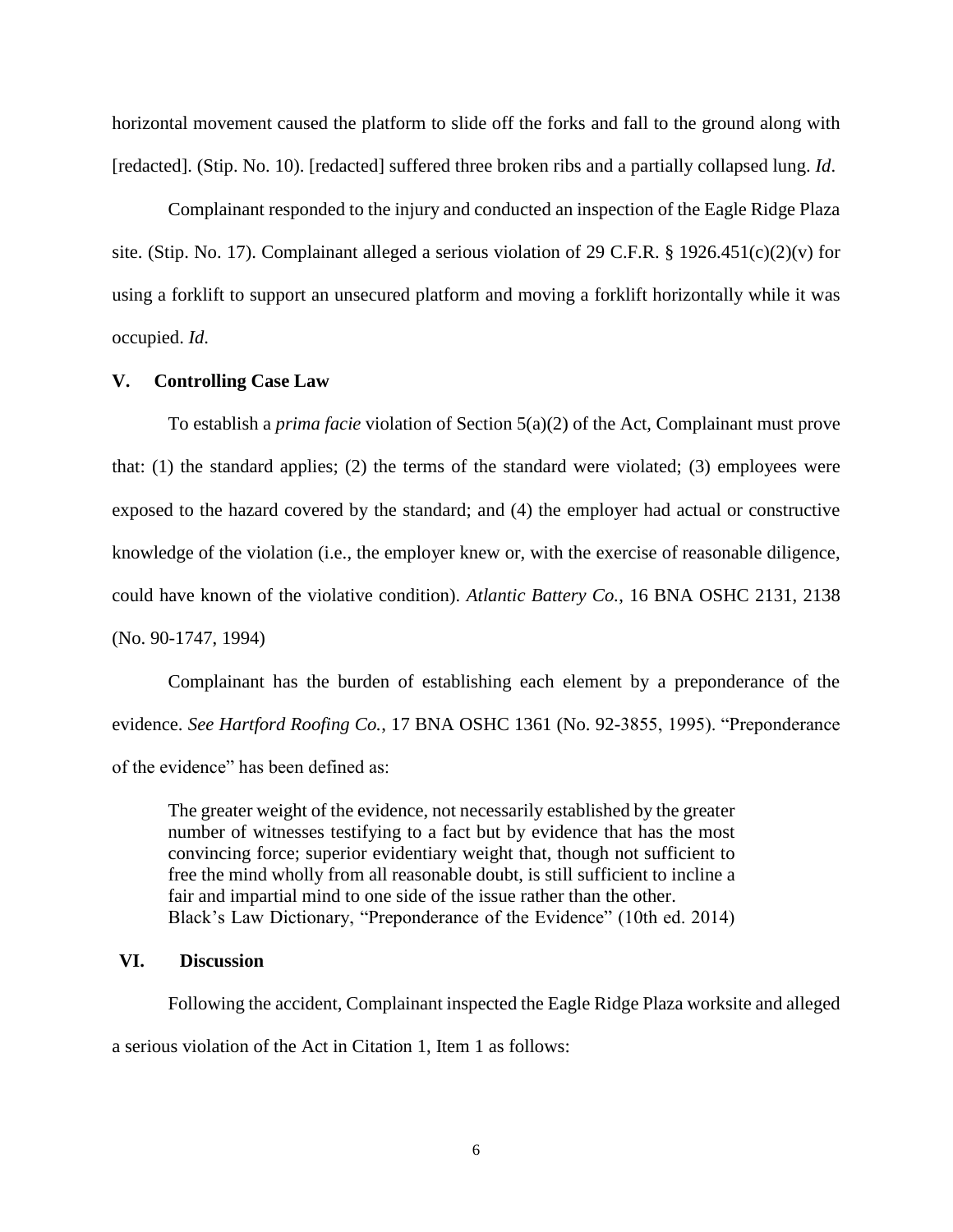29 CFR  $1926.451(c)(2)(v)$ : Fork-lifts were used to support scaffold platforms while the entire platform was not attached to the fork and the fork-lift was moved horizontally while the platform was occupied:

(a) On or about January 17, 2018 an employee suffered a fall of approximately twelve feet when the Haugen work platform he was to perform welding activities from slid off the forks of a JLG G9-43A telehandler at 3270 Veterans Boulevard in Fargo, North Dakota.

The cited standard states "[f]ork-lifts shall not be used to support scaffold platforms unless the entire platform is attached to the fork and the fork-lift is not moved horizontally while the platform is occupied." 29 C.F.R. § 1926.451(c)(2)(v) (2018).

## **A. The standard applies to the cited condition.**

The parties stipulated the JLG G9-43A telehandler is a "rough terrain forklift". (Stip. No. 7). The telehandler had a boom with forks attached. *Id*. Generally, OSHA and the Commission consider telehandlers using fork attachments to be forklifts. *Salco Construction, Inc.*, 21 BNA OSHC 1662 (No. 05-1145, 2006) (A.L.J.) (classifying a telehandler as a forklift regulated under 29 C.F.R. § 1926.451 rather than an aerial lift regulated under 29 C.F.R. § 1926.453 when a fork attachment was used). Both parties consistently referred to the telehandler as a forklift, and it is therefore subject to the requirements of 29 C.F.R. § 1926.451.

To determine whether a surface is a "scaffold platform," the characteristics of the surface must be compared to the regulatory definition of "scaffold" and "platform." *Armstrong Steel Erectors, Inc.*, 17 BNA OSHC 1385 (No. 92-262, 1995). The regulatory definition of scaffold is "any temporary elevated platform (supported or suspended) and its supporting structure (including points of anchorage), used for supporting employees or materials or both." 29 C.F.R. § 1926.450(b). The definition of platform is "a work surface elevated above lower levels. Platforms can be constructed using individual wood planks, fabricated planks, fabricated decks, and fabricated platforms." *Id*. The parties stipulated the Haugen work platform was a "temporary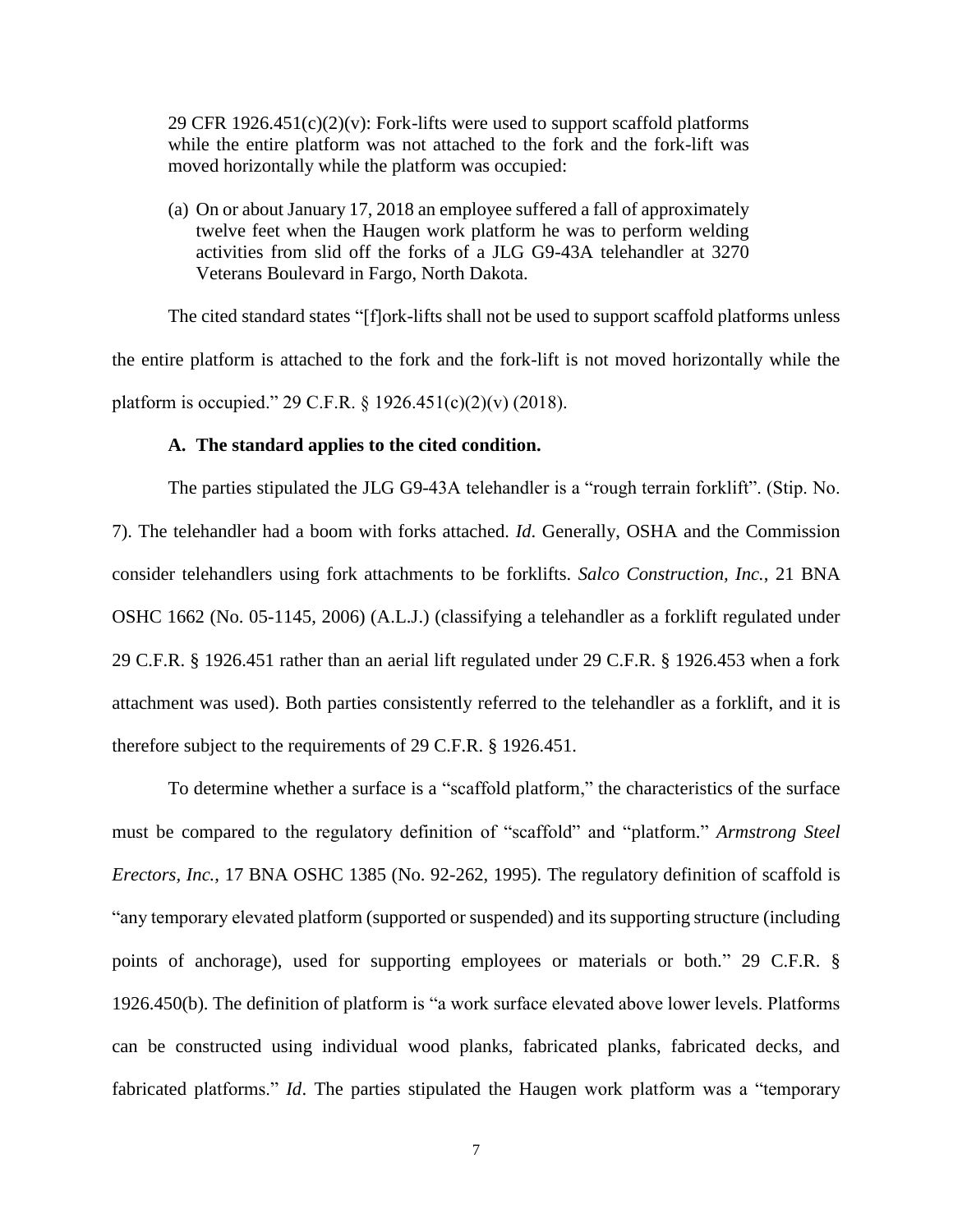surface" that was supported by a forklift. (Stip. No. 7). The Haugen work platform was described as a "screened floor with removable sides" and was elevated to the second story. (Stip. No. 7 and 9). The platform was "above lower levels" and is descriptively consistent with a fabricated deck or platform. The Haugen work platform meets the plain language definition<sup>2</sup> of scaffold platform.

The classification of the Haugen work platform as a scaffold platform is supported by Commission case law. The court in *Salco Construction, Inc.* characterized a platform similar to the Haugen work platform as a scaffold platform when supported by a telehandler. 21 BNA OSHC 1662. Where the Commission considered whether painters' picks were a scaffold platform, it focused on the "elevated" and "temporary" parts of the regulatory definition. *Armstrong Steel Erectors, Inc.*, 17 BNA OSHC 1385. The Commission found that painters' picks were a scaffold platform because they were work surfaces above the ground that were moved around the job site. *Id*. Similarly, the work platform supported by a telehandler in this case is an elevated work surface that could be moved around the job site. Applying the Commission's reasoning in *Armstrong Steel Erectors, Inc.*, the Haugen work platform meets the regulatory definition of a scaffold platform.

The JLG G9-43A telehandler is a forklift that lifted a scaffold platform. Accordingly, 29 C.F.R. § 1926.451(c)(2)(v) applies to the cited condition.

## **B. The terms of the standard were violated.**

 $\overline{\phantom{a}}$ 

A forklift may only be used to support a scaffold platform if it is secured and the forklift is not moved horizontally. Here, the platform was not secured properly while employees moved the scaffold horizontally. The platform was not secured in any way and was solely supported by the

<sup>2</sup> When determining the meaning of a standard, the Commission first looks to its text and structure. *Superior Masonry Builders, Inc.,* 20 BNA OSHC 1182, 1184 (No. 96-1043, 2003). "If the meaning of the [regulatory] language is 'sufficiently clear,' the inquiry ends there." *Beverly Healthcare-Hillview,* 21 BNA OSHC 1684, 1685 (No. 04-1091, 2006) (consolidated) (citing *Unarco Commercial Prods*., 16 BNA OSHC 1499, 1502 (No. 89-1555, 1993)), *aff'd in relevant part*, 541 F.3d 193 (3d Cir. 2008).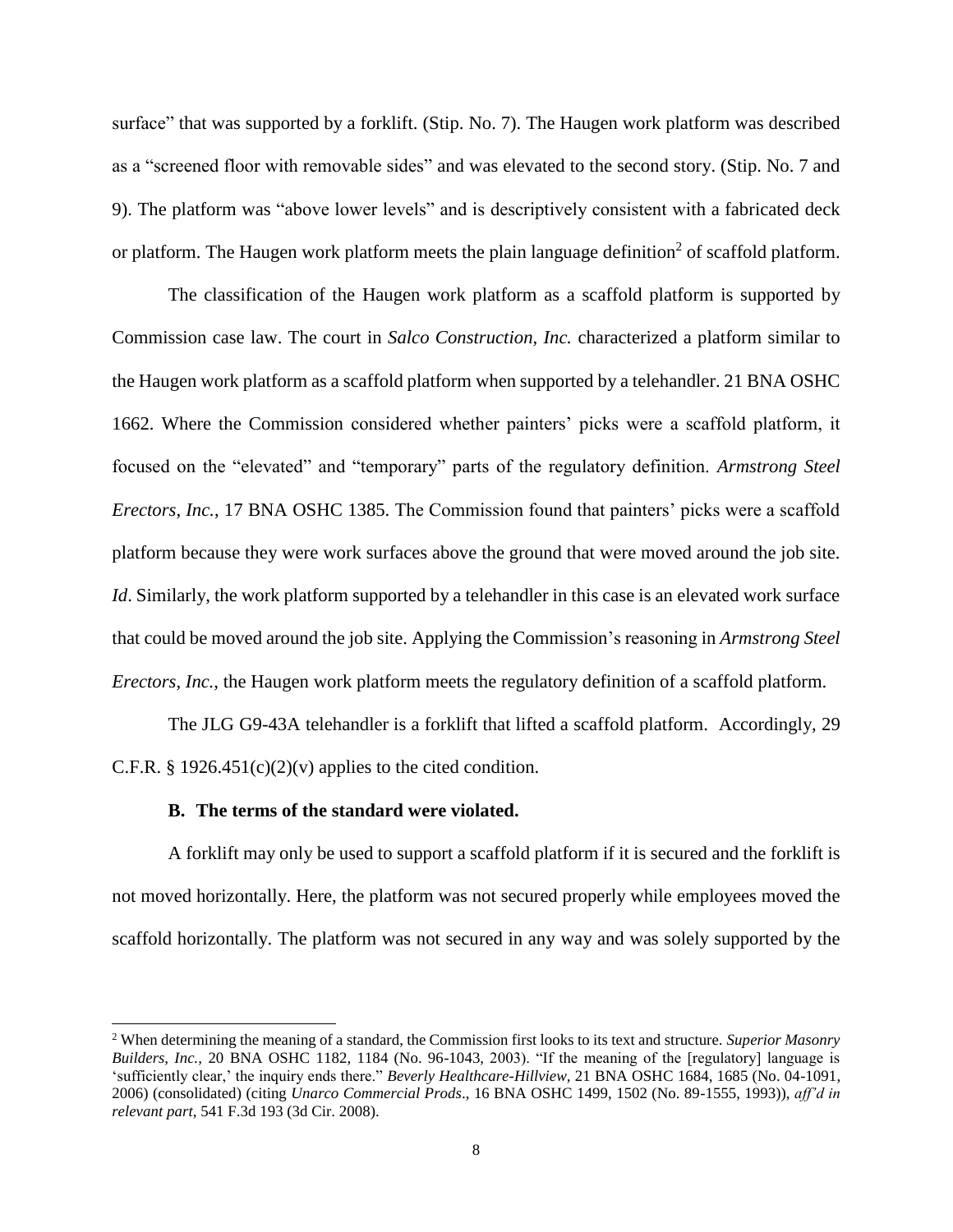fork attachment. (Stip. No. 8). Respondent did not use the provided chain to secure the platform. *Id*. Brown moved the telehandler horizontally when he drove towards the building. (Stip. No. 9). The platform slid off the forklift because it was unsecured while the forklift was moved in a horizontal direction. As such, the Court finds Respondent violated the terms of 29 C.F.R. §  $1926.451(c)(2)(v)$ .

## **C. Employees were exposed to the hazard covered by the standard.**

"The Secretary may prove employee exposure to a hazard by showing that, during the course of their assigned working duties, their personal comfort activities on the job, or their normal ingress-egress to and from their assigned workplaces, employees have been in a zone of danger or that it is reasonably predictable that they will be in a zone of danger." *RGM Construction, Co.*, 17 BNA OSHC 1229 (No. 91-2107, 1995). Actual exposure to a hazard demonstrates that an employee was in the zone of danger and proves employee exposure. *See Gilles & Cotting, Inc.*, 3 BNA OSHC 2002, 2003 (No. 504, 1976).

In this case, employees were actually exposed to the hazard covered by the standard, which addresses fall hazards associated with work performed on scaffolding. The Commission has found that when an employee falls and is injured, "actual exposure to the fall hazard…is unquestioned." *Phoenix Roofing, Inc.*, 17 BNA OSHC 1076 (No. 90-2148, 1995). Here, [redacted] fell from a scaffold platform and was injured because the platform was moved horizontally and was not secured in violation of 29 C.F.R. § 1926.451(c)(2)(v). Because [redacted] was actually exposed to the fall hazard covered by the standard, the Court finds Complainant proved this element of its *prima facie* case.

## **D. The employer had actual knowledge of the violation**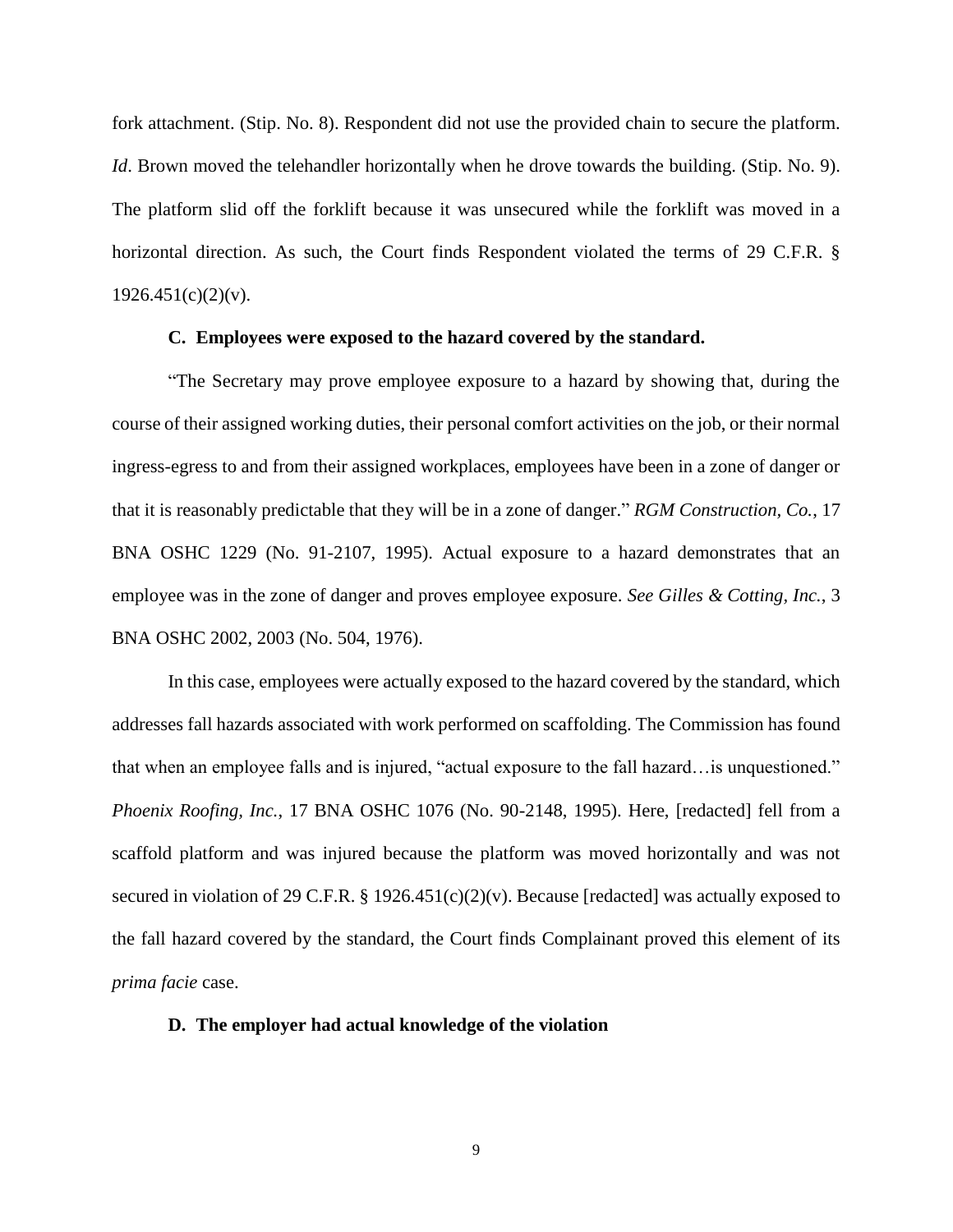To prove knowledge, the Secretary can show a supervisor had either actual or constructive knowledge of the violation and such knowledge is generally imputed to the employer. *Revoli Const. Co*., 19 BNA OSHC 1682 (No. 00-0315, 2001). Actual knowledge is established when a supervisor directly sees a subordinate's misconduct. *See, e.g., Secretary of Labor v. Kansas Power & Light Co.*, 5 BNA OSHC 1202 (No. 11015, 1977) (holding that because the supervisor directly saw the violative conduct without stating any objection, "his knowledge and approval of the work methods employed will be imputed to the respondent"). Actual knowledge can also be established when a supervisor participates in misconduct themselves*. See Dover Elevator Co.*, 16 BNA OSHC 1281 (No. 91-862, 1993) (holding that the misconduct of a supervisor was imputed to the employer); *Dana Container, Inc.*, 25 BNA OSHC 1776 (No. 09-1184, 2015) (following *Dover Elevator* and imputing employee knowledge of their own misconduct to the employer). Knowledge may be imputed to the employer through its supervisory employee. *Am. Eng'g & Dev. Corp.*, 23 BNA OSHC 2093 (No. 10-0359, 2012) (quoting *Access Equip. Sys.*, 21 BNA OSHC 1400 (No. 03-1351, 2006)).

It is well-settled an employee who has been delegated authority over other employees, even if only temporarily, is a supervisor for the purposes of imputing knowledge to an employer. *Access Equipment Systems. Inc.*, 18 BNA OSHC 1718, 1726 (No. 95-1449, 1999) (employee who was "in charge of" or "the lead person for" one or two employees who erected scaffolds "can be considered a supervisor). Both Brown and [redacted] were Foremen with supervisory roles on the Eagle Ridge Plaza project. (Stip. No. 5). They were both aware they did not secure the platform to the telehandler and Brown knew he was moving the forklift horizontally towards the building. (Stip. No. 8-10). When Brown and [redacted] violated 29 C.F.R. § 1926.451(c)(2)(v) they had actual knowledge of their own actions and the violation. Under Commission precedent, that knowledge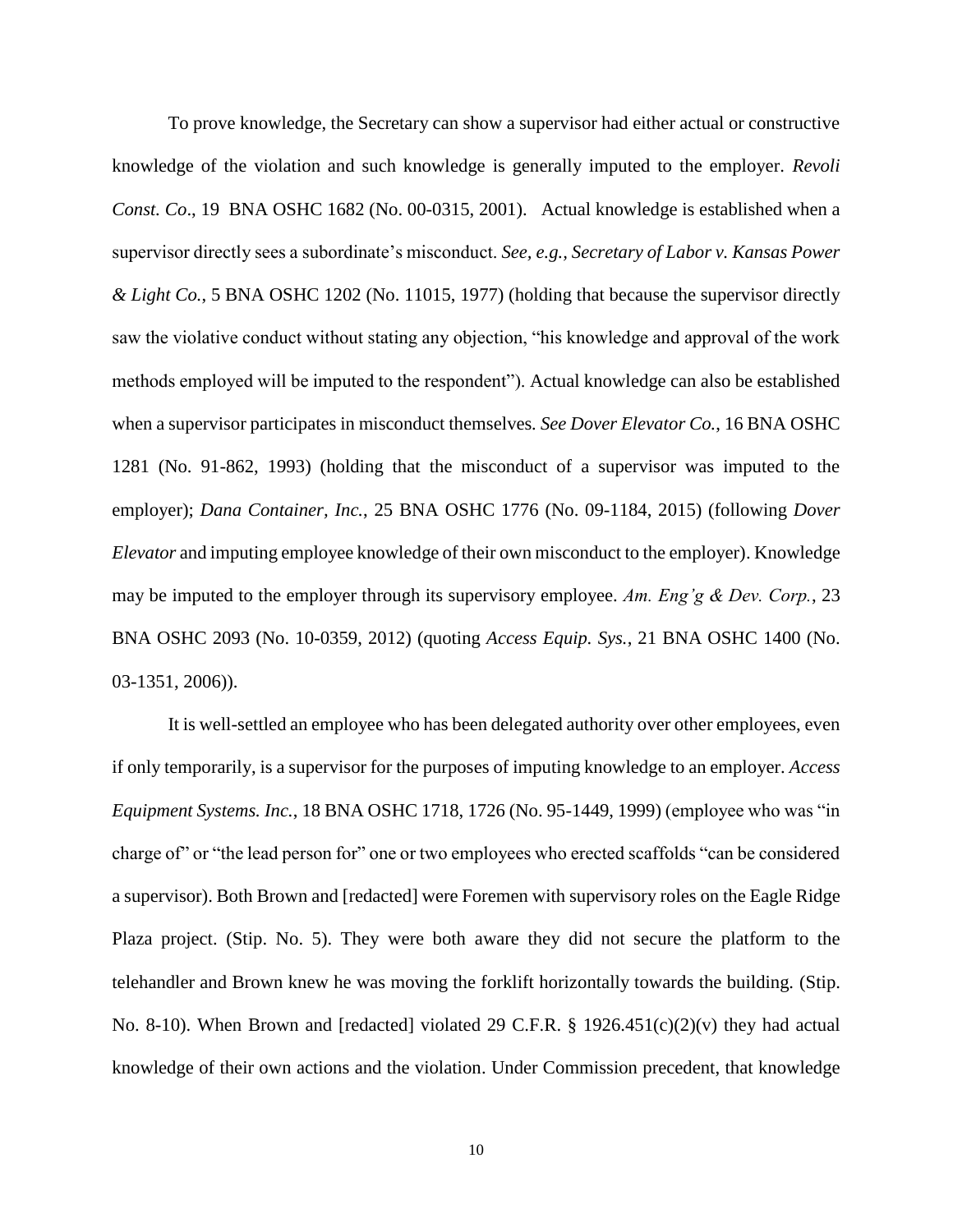is imputed to Respondent. *Dover Elevator Co.*, 16 BNA OSHC 1281 (finding that a supervisor who connected an extension cord to an operable but unprotected circuit was aware that he violated a safety standard and knowledge was imputed to the employer); *Dana Container, Inc.*, 25 BNA OSHC 1776 (No. 09-1184, 2015) (finding that a supervisor who entered a trailer tank without performing required atmospheric testing had knowledge of his own misconduct which was imputed to the employer).

The Court finds that (1) the standard applies; (2) the terms of the standard were violated; (3) employees were exposed to the hazard covered by the standard; and (4) the employer had actual knowledge of the violation. Complainant established Respondent's prima facie violation of Section 5(a)(2) of the Act, and the Court AFFIRMS Citation 1, Item 1.

#### **E. The violation was serious.**

A violation is "serious" if there was a substantial probability that death or serious physical harm could have resulted from the violative condition. 29 U.S.C. § 666(k). Complainant need not show that there was a substantial probability that an accident would occur; he need only show if an accident occurred, serious physical harm could result. *Phelps Dodge Corp. v. OSHRC*, 725 F.2d 1237, 1240 (9th Cir. 1984). If the possible injury addressed by a regulation is death or serious physical harm, a violation of the regulation is serious. *Mosser Construction*, 23 BNA OSHC 1044 (No. 08-0631, 2010); *Dec-Tam Corp.*, 15 BNA OSHC 2072 (No. 88-0523, 1993).

The cited standard addresses the hazards associated with falling from a platform that is elevated above lower levels. Both parties stipulated that a fall resulting from a violation of the cited standard could potentially cause death or serious physical harm. (Stip. No. 16). In this case an injury actually occurred, and [redacted] suffered a punctured lung and multiple broken ribs from falling. (Stip. No. 10). *See e.g.*, *Usery v. Marquette Cement Mfg. Co.*, 568 F.2d 902, 910 (2d Cir.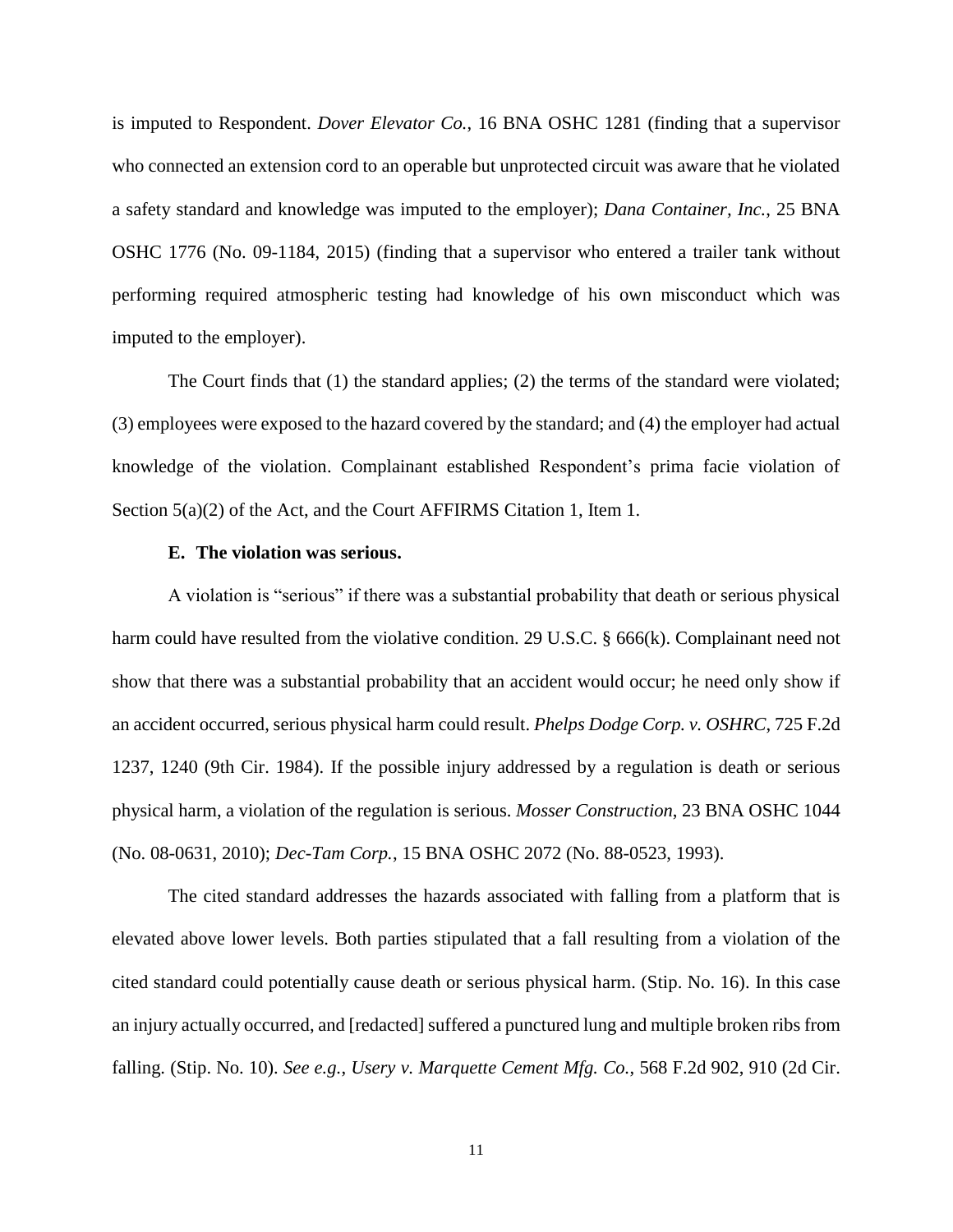1977) (holding that injuries to employees constitute at least prima facie evidence that the hazard was likely to cause death or serious injury). The Citation was properly classified as serious.

# **F. The Court rejects the affirmative defense of unpreventable employee misconduct.**

To establish the affirmative defense of "unpreventable employee misconduct", Respondent must show that: (1) it has established work rules designed to prevent the violation, (2) it has adequately communicated those rules to its employees, (3) it has taken steps to discover violations, and (4) it has effectively enforced the rules when violations have been discovered. *Jensesn Construction Co.*, 7 BNA OSHC 1477 (No. 76-1538, 1979). Respondent bears the burden of proof to establish the defense. *Id*.

When the alleged misconduct is that of a supervisor, the proof of "unpreventable employee" misconduct" is more rigorous and more difficult to establish since it is the supervisor's duty to protect the safety of employees under his supervision. *Archer-Western Contractors Ltd.*, 15 BNA OSHC 1013 (No. 87-1067, 1991). Involvement by a supervisor in a violation is "strong evidence that the employer's safety program was lax." *Daniel Constr. Co.*, 10 BNA OSHC 1549 (No. 16265, 1982).

An effective work rule must be designed to prevent the violation or "be clear enough to eliminate employee exposure to the hazard covered by the standard." *Beta Construction Co.*, 16 BNA OSHC 1435 (No. 91-102, 1993). The Commission has specifically defined a work rule as "an employer directive that requires or proscribes certain conduct, and that is communicated to employees in such a manner that its mandatory nature is made explicit and its scope clearly understood." *J. K. Butler Builders, Inc.*, 5 BNA OSHC 1075 (No. 12354, 1977). Work rules are not required to be written; the only requirement is that they are clearly communicated to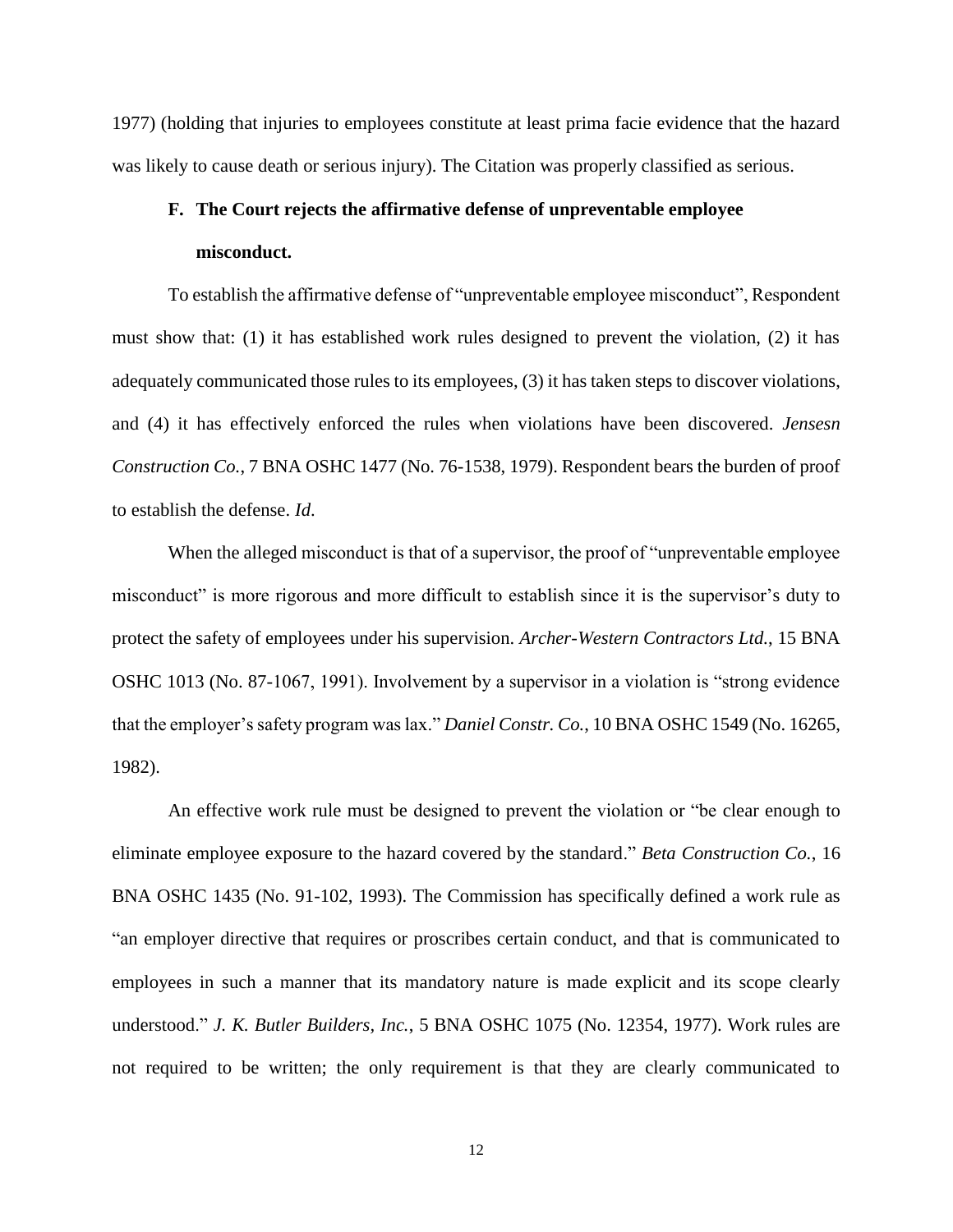employees. *Aquatek Systems, Inc.*, 21 BNA OSHC 1400 (No. 03-1351, 2006). Clear communication depends on adequate training and instructions designed to prevent the violation. *J. K. Butler Builders, Inc.*, 5 BNA OSHC 1075.

Respondent stipulated it did not have a work rule that required securing a platform on a forklift or prohibited moving a forklift horizontally while supporting a platform with an employee on it. (Stip. No. 11). However, Respondent later provided, in its Response opposing the entry of summary judgment, written statements by [redacted] and Brown, which state that they were both familiar with relevant safety rules in Respondent's Safety Manual. (Brown Aff. ¶ 4); ([redacted] Aff. <sup>¶</sup> 3). Brown asserted the Safety Manual was on site and available to employees. (Brown Aff. ¶ 4). The provided Safety Manual states:

The entire platform must be attached to the fork, and the forklift is not to be moved horizontally while the platform is occupied. The forks must be placed in the scaffold sleeves and the platform secured to the mast. (Ex. 1).

There is also a section of the Safety Manual titled Elevating Personnel, which requires an employee to "[s]ecurely attach the platform to the lifting carriage or forks." (Ex. 1.) Complainant points to a requirement in the Safety Manual to "[a]lert elevated personnel before moving the platform," as proof that the safety rules violate the standard and therefore cannot be a work rule. (Compl't Reply to Resp't Response to Motion for Summary Judgment). However, this requirement does not specify horizontal or vertical movement, and Complainant's assumption that it refers to horizontal movement is unsupported. Vertical movement is a normal and expected part of elevating employees and it stands to reason that safety standards about "movement" would refer to vertical movement. Notwithstanding the stipulation that no work rule existed, there is evidence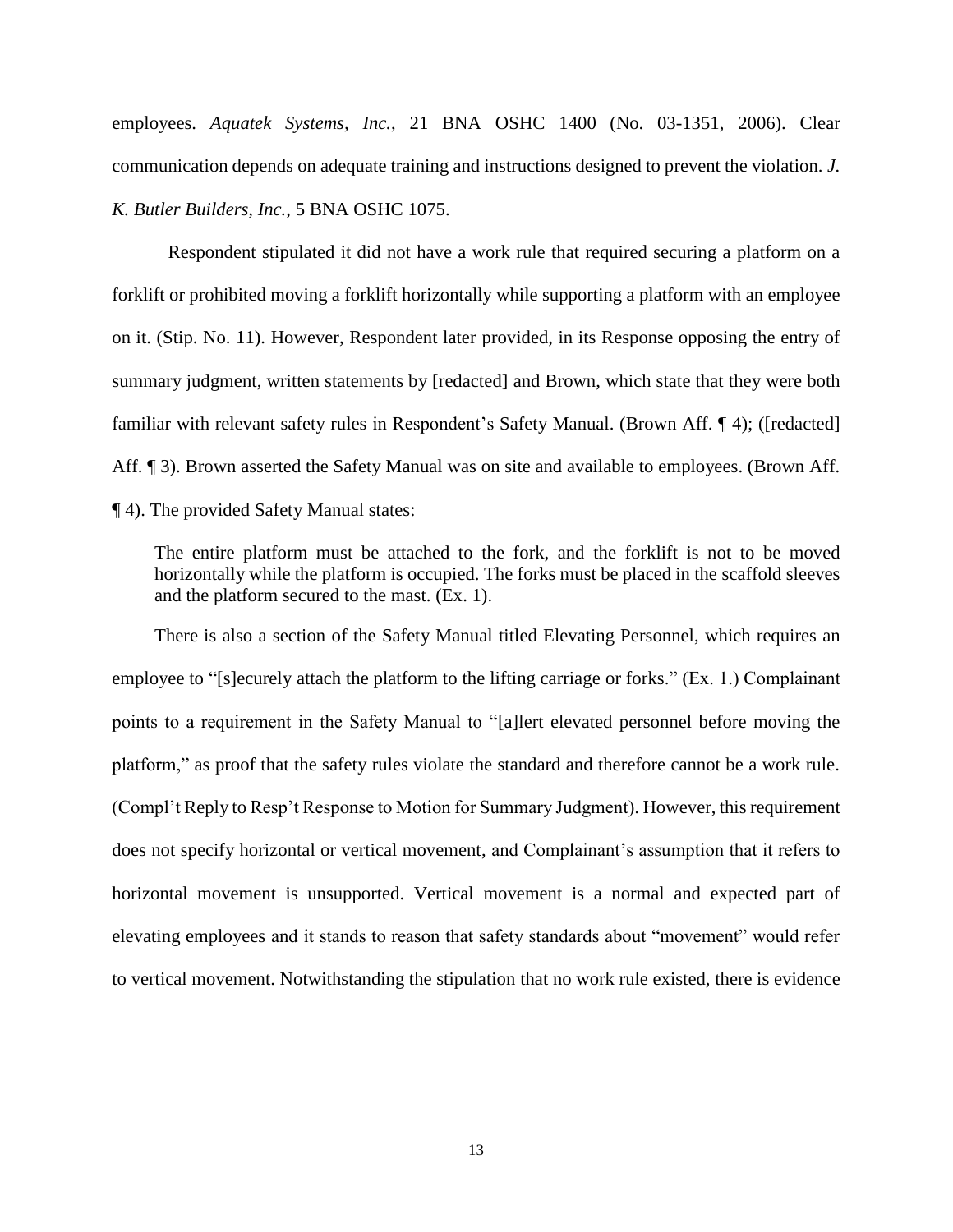Respondent had written safety rules designed to prevent the violation of 29 C.F.R. §  $1926.451(c)(2)(v).<sup>3</sup>$ 

Although there may be a work rule, it is only considered an effective work rule if it is clearly communicated to employees. *Jensesn Construction Co.*, 7 BNA OSHC 1477. Respondent originally stipulated that there was no work rule. (Stip. No. 11). Respondent later presented a "recently discovered" Safety Manual that contained a safety rule prohibiting [redacted] and Brown's actions. (Resp't Response to Motion for Summary Judgment). The Safety Manual was "discovered" almost eight months after the accident and seven months after filing the NOC. *Id*.<sup>4</sup> The manner and timing in which the safety rules were discussed and produced gives the impression the rules were a recently remembered written formality rather than a clearly communicated and practiced work rule. Respondent's seeming unfamiliarity with its own alleged work rule creates a reasonable inference that the work rule was not effective or clearly communicated. *Ultimate Distribution Systems, Inc.*, 10 BNA OSHC 1568 (No. 79-1269, 1982) (stating that the Court may draw reasonable inferences based on circumstantial evidence).

 $\overline{\phantom{a}}$ 

<sup>&</sup>lt;sup>3</sup> The Court gives Respondent the benefit of the doubt the work rule set forth in the Safety Manual was in existence at the time of the inspection. Even though the Court has concluded a very late produced and recently discovered work rule was in existence at the time of the inspection which contradicts the Joint Stipulation it agreed to on this point, Respondent's affirmative defense fails as it has not carried its burden on the second element of the defense as set forth in the narrative of the Decision.

<sup>4</sup> Respondent offered no reason for the late discovery and submission of the work rules. These proceedings were conducted under the adopted Rules for Simplified Proceedings*. See* Subpart M of 29 C.F.R. Part 2200 (29 C.F.R. §§ 2200.200 - 2200.211). Where Respondent raises an affirmative defense, the Judge, under Commission Rule 206(b) shall order the employer to disclose to the Secretary such documents relevant to the affirmative defense. In this case, the Judge, pursuant to an Order dated April 25, 2018 directed Respondent to produce to the Secretary all documentation in its possession and control to support its alleged affirmative defense of employee misconduct within twenty (20) days of the Order. Respondent did not comply with this Order since the first time such evidence was produced was in Respondent's Response to the Motion for Summary Judgment dated August 6, 2018. The Secretary did not lodge an objection to the late submission of such evidence and has not been prejudiced by such late submission and consideration in that it was provided an opportunity to reply to such late submission of documents. *See* Court's Order dated August 1, 2018. The Secretary did address these documents and Respondent's arguments as to the affirmative defense in a Reply brief dated August 17, 2018.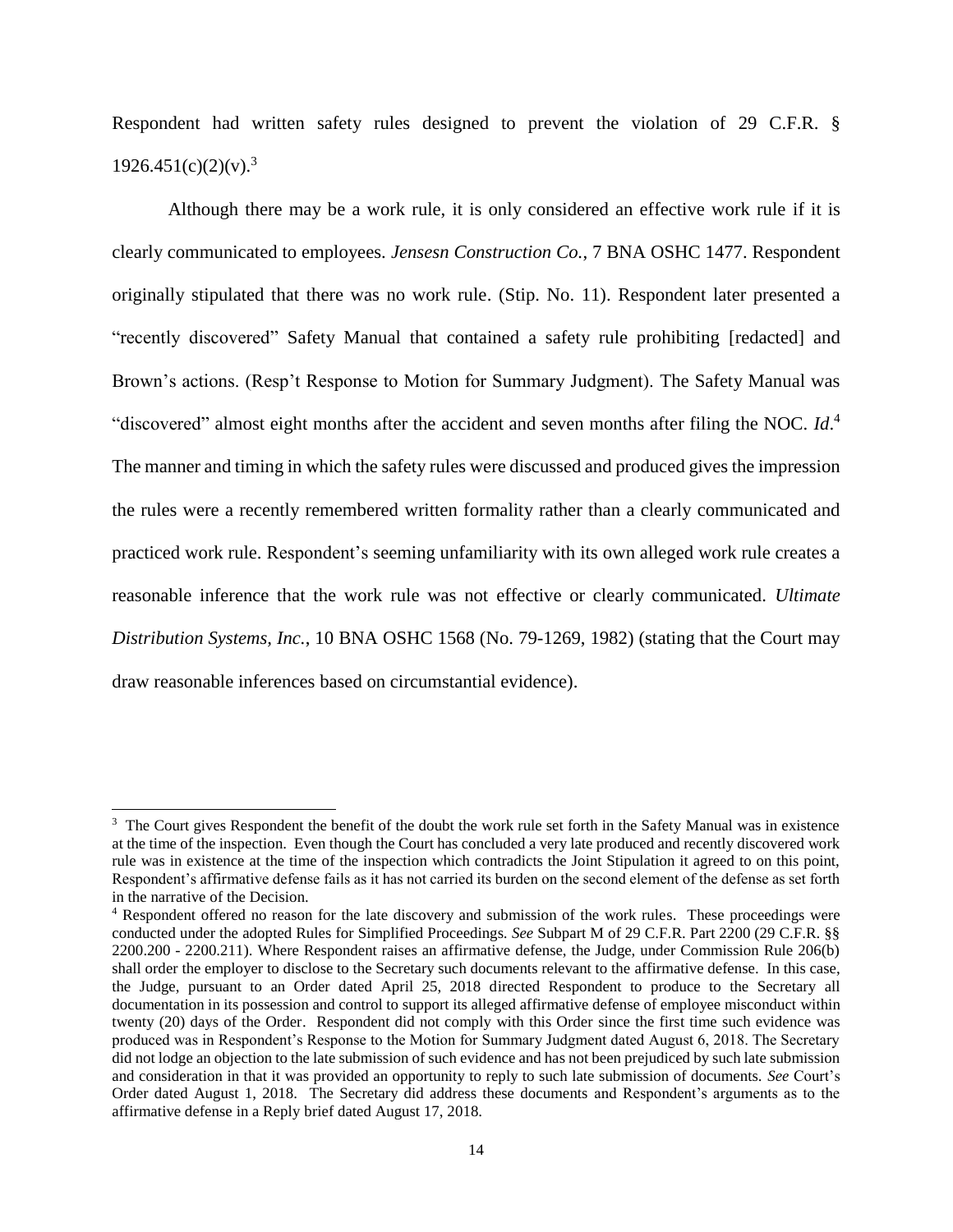Furthermore, Respondent bears the burden of proof the work rule was clearly communicated. *Jensen Construction Co.*, 7 BNA OSHC 1477 (No. 76-1538, 1979). Where the Commission has found that this element is satisfied, the employer provided evidence beyond the mere existence of the rules. *United Contractors Midwest, Inc.*, 26 BNA OSHC 1049 (No. 10-2096, 2016) (finding effective work rule communication based on evidence that a work rule was communicated during orientation for all employees, regular trainings, annual supervisory trainings, and directly to the offending employee the day before the inspection); *Westar Energy*, 20 BNA OSHC 1736 (No. 03-0752, 2004) (finding effective work rule communication based on evidence that a Safety Manual was discussed with every employee upon hiring and during other trainings). Here, Respondent offers no evidence the rules contained in the Safety Manual were communicated to employees. On the contrary, the relevant sections of the Safety Manual seem to have been forgotten at the time Respondent stipulated to their non-existence.

Respondent attempted to provide evidence that training on the subject was provided. Both parties stipulated that [redacted] signed into a toolbox talk entitled "Elevating Personnel with Forklifts" on February 20, 2015. (Stip. No. 11). The toolbox talk covered requirements to securely attach a platform to a fork and to "not travel from point to point with the work platform elevated at a height greater than 4 feet while workers are on the platform." *Id*. Although both parties stipulated Brown had not received a similar training, Respondent provides written statements by Brown and Warren that state otherwise. (Brown Aff. ¶ 5); (Warren Aff. ¶ 4). Brown signed into a Safety Toolbox Topic discussion on "Personnel Work Platform Safety", which states a platform must be "securely attached to the lifting carriage or forks" and that forklifts "must never be driven with occupants elevated in the platform." (Ex. 3). Brown also asserts he was trained to use the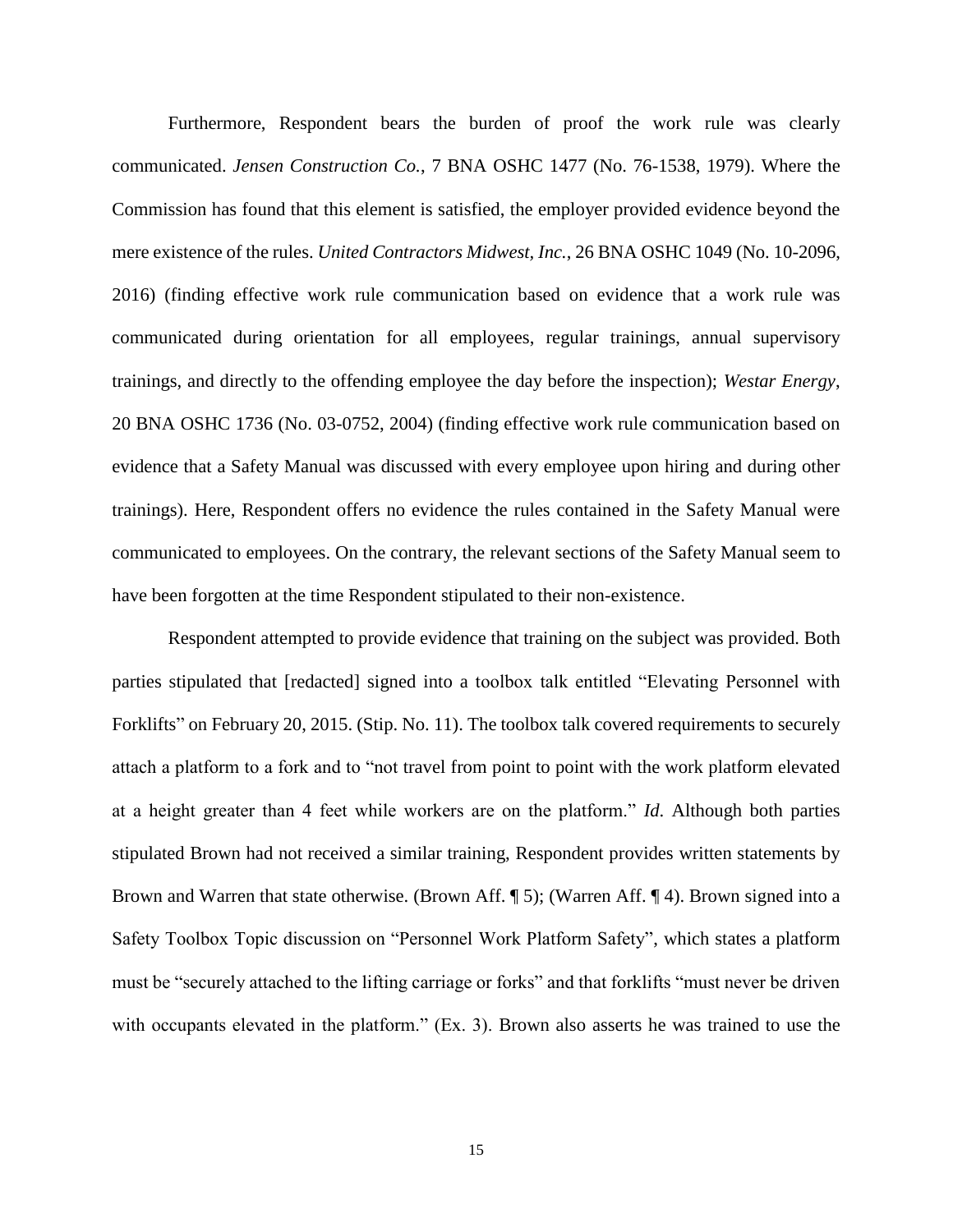chain with the Haugen Personnel Platform, but no supporting evidence is provided. (Brown Aff. ¶ 5). 5

Although there is evidence that suggests Respondent's employees have been exposed to relevant safety topics, the evidence does not demonstrate *effective* communication of a work rule. The training materials are inconsistent with each other and the Safety Manual on whether horizontal movement is prohibited when a platform is occupied at all, occupied and elevated, or occupied and specifically "elevated at a height greater than 4 feet." (Stip. No. 11). Effective communication of a work rule is undermined by a lack of consensus on what the rule is. *PSP Monotech Industries*, 22 BNA OSHC 1303 (No. 06-1201, 2008) (holding that where a work rule was communicated in an inconsistent and confusing manner, the work rule was not adequately communicated to employees). Additionally, Brown's training in the area seems to have been forgotten at the time stipulations were made. Although Respondent offered the sign-in sheet as evidence of the training, the fact the training was initially overlooked calls into question the effectiveness of that training in communicating the rules.

Although Respondent presents some evidence to support a claim that a work rule existed and was communicated, the Court finds Respondent did not communicate that rule effectively. An effectively communicated work rule is supposed to be explicit, mandatory, and clear enough that it eliminates employee exposure to a hazard. *J. K. Butler Builders, Inc.*, 5 BNA OSHC 1075; *Beta Construction Co.*, 16 BNA OSHC 1435. The standard of evidence to demonstrate an effectively communicated work rule is higher in cases of supervisor misconduct. *Archer-Western Contractors Ltd.*, 15 BNA OSHC 1013. Here, both employees involved in the violation were supervisors. The

l

<sup>5.</sup> Additional trainings are discussed in the stipulated facts. Both parties agree that relevant safety standards were not covered in the trainings and they are therefore not considered when examining whether a work rule was effectively communicated.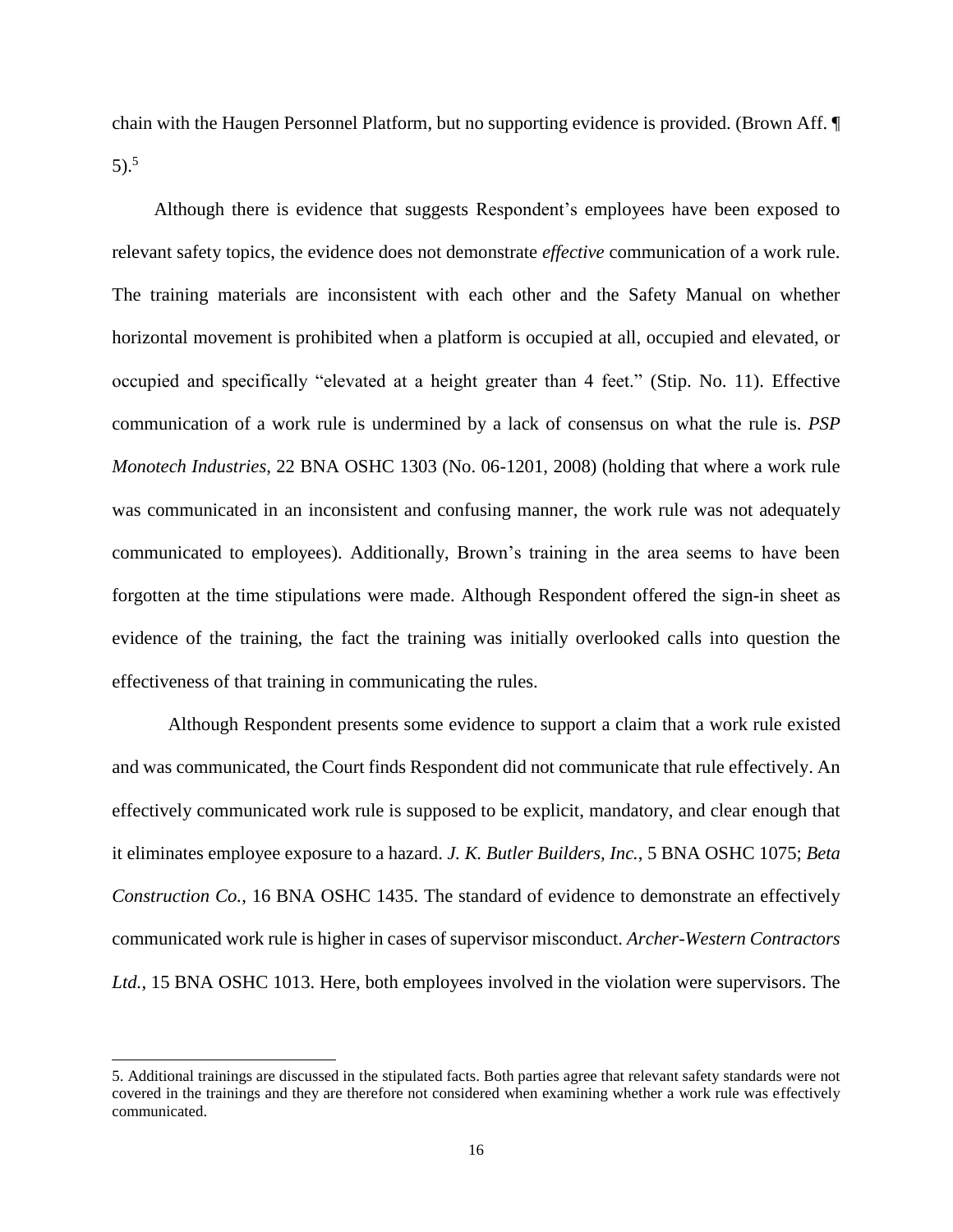Safety Manual and toolbox talks demonstrate inconsistencies in the safety rules and policies. The assertion the work rule was adequately communicated was undermined by Respondent's stipulations that no work rule existed and that certain alleged trainings did not occur. The trainings offered by Respondent are not as frequent or consistent as trainings seen in *United Contractors Midwest, Inc.* and *Westar Energy* where the safety rule was covered in orientation, annual supervisory trainings, and regularly scheduled trainings for all employees. 26 BNA OSHC 1049; 20 BNA OSHC 1736. The material presented to the Court does not demonstrate a clear and explicit work rule designed to prevent the violation of 29 C.F.R. § 1926.451(c)(2)(v). As such, the Court rejects Respondent's claim of unpreventable employee misconduct. 6

## **VII. Penalty**

 $\overline{\phantom{a}}$ 

In calculating appropriate penalties for affirmed violations, Section 17(j) of the Act requires the Commission give due consideration to four criteria: (1) the size of the employer's business, (2) the gravity of the violation, (3) the good faith of the employer, and (4) the employer's prior history of violations. Gravity is the primary consideration and is determined by the number of employees exposed, the duration of the exposure, the precautions taken against injury, and the likelihood of an actual injury. *J.A. Jones Construction Co.*, 15 BNA OSHC 2201 (No. 87-2059, 1993). It is well established that the Commission and its judges conduct *de novo* penalty determinations and have full discretion to assess penalties based on the facts of each case and the applicable statutory criteria. *Valdak Corp*., 17 BNA OSHC 1135 (No. 93-0239, 1995); *Allied Structural Steel*, 2 BNA OSHC 1457 (No. 1681, 1975).

Complainant determined the gravity of the violation to be high based on the higher severity and greater probability of injury. (Stip. No. 19). Injuries resulting from a fall hazard above twelve

<sup>&</sup>lt;sup>6</sup> It is not necessary to analyze the further requirements of the affirmative defense since Respondent has failed to carry its burden on this element.